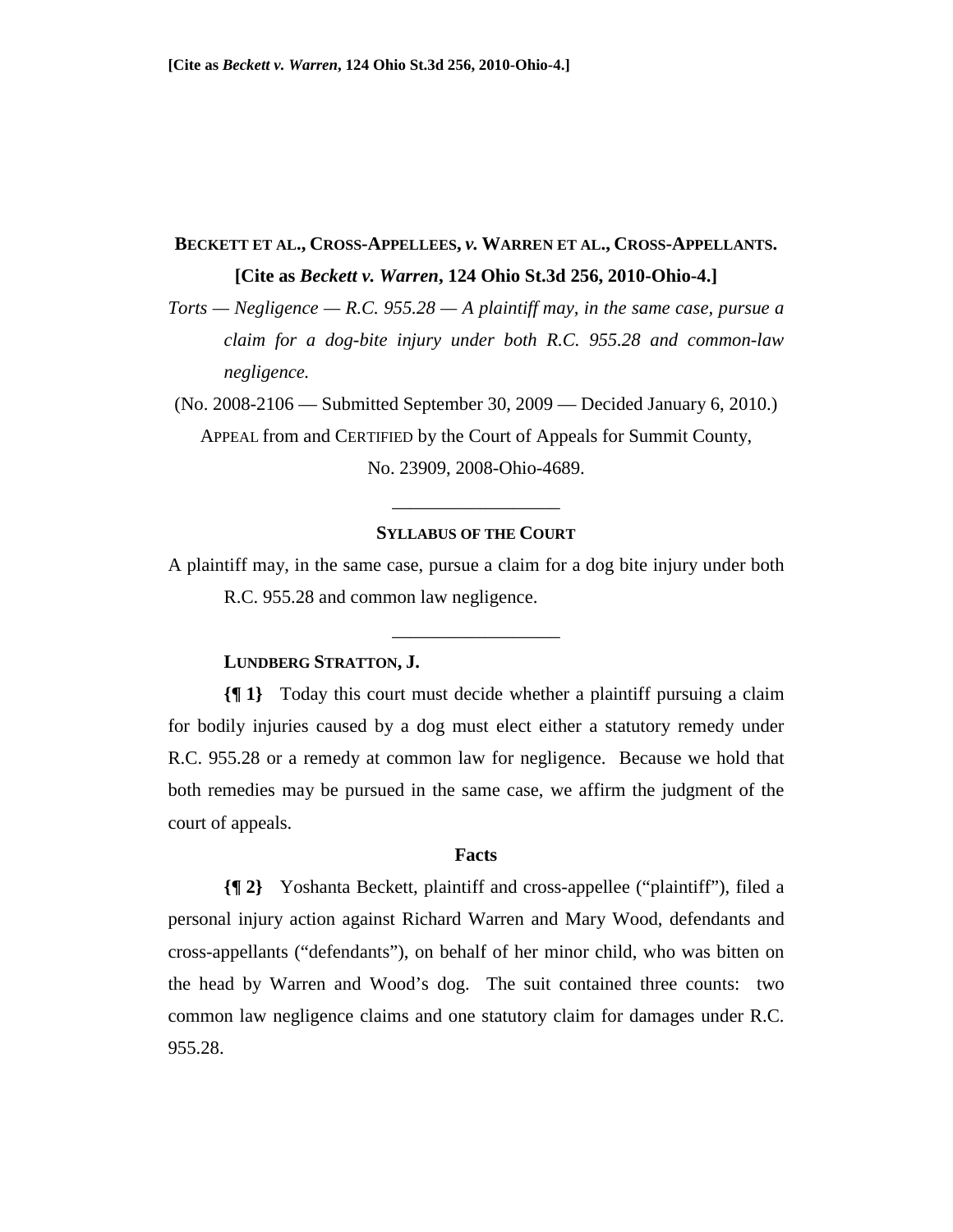**{¶ 3}** The trial court required Beckett to choose between pursuing either the statutory or common law remedy. Beckett chose the statutory remedy, and ultimately the jury entered a verdict in favor of Beckett for \$5,000 in damages. Beckett moved the court for a new trial pursuant to  $Civ.R. 59(A)(4)$  and (6) and argued that the damages award was inadequate and that the judgment was not sustained by the weight of the evidence. The trial court denied Beckett's motion for new trial.

**{¶ 4}** On appeal, the Court of Appeals for Summit County held that a party may simultaneously pursue claims for a dog bite injury under R.C. 955.28 and common law negligence. Thus, the court of appeals reversed the judgment of the trial court and remanded the matter to the trial court for a new trial on Beckett's statutory and common-law claims. *Beckett v. Warren*, 9th Dist. No. 23909, 2008-Ohio-4689, ¶ 15-16.

**{¶ 5}** Both parties appealed to this court. The court of appeals certified a conflict between its decision in this case and the case the trial court relied on, *Rodenberger v. Wadsworth* (Nov. 25, 1983), Ottawa App. No. OT-83-18, 1983 WL 7005.

**{¶ 6}** This court determined that a conflict exists and ordered the parties to brief the issue of "[w]hether a plaintiff pursuing a claim for bodily injury damages in a case involving a dog [is] required to elect between pursuing a statutory claim under R.C. 955.28 and a common law claim for negligence." *Beckett v. Warren*, 121 Ohio St.3d 1424, 2009-Ohio-1296, 903 N.E.2d 324. Further, this court accepted defendants' Proposition of Law I in a discretionary cross-appeal: "The plaintiff in a dog bite case may file a complaint alleging a statutory cause of action and a negligence theory, but to avoid confusion of issues and the presentation of evidence which is admissible in one action and inadmissible in another, the plaintiff must elect which cause of action will be pursued at trial." See id.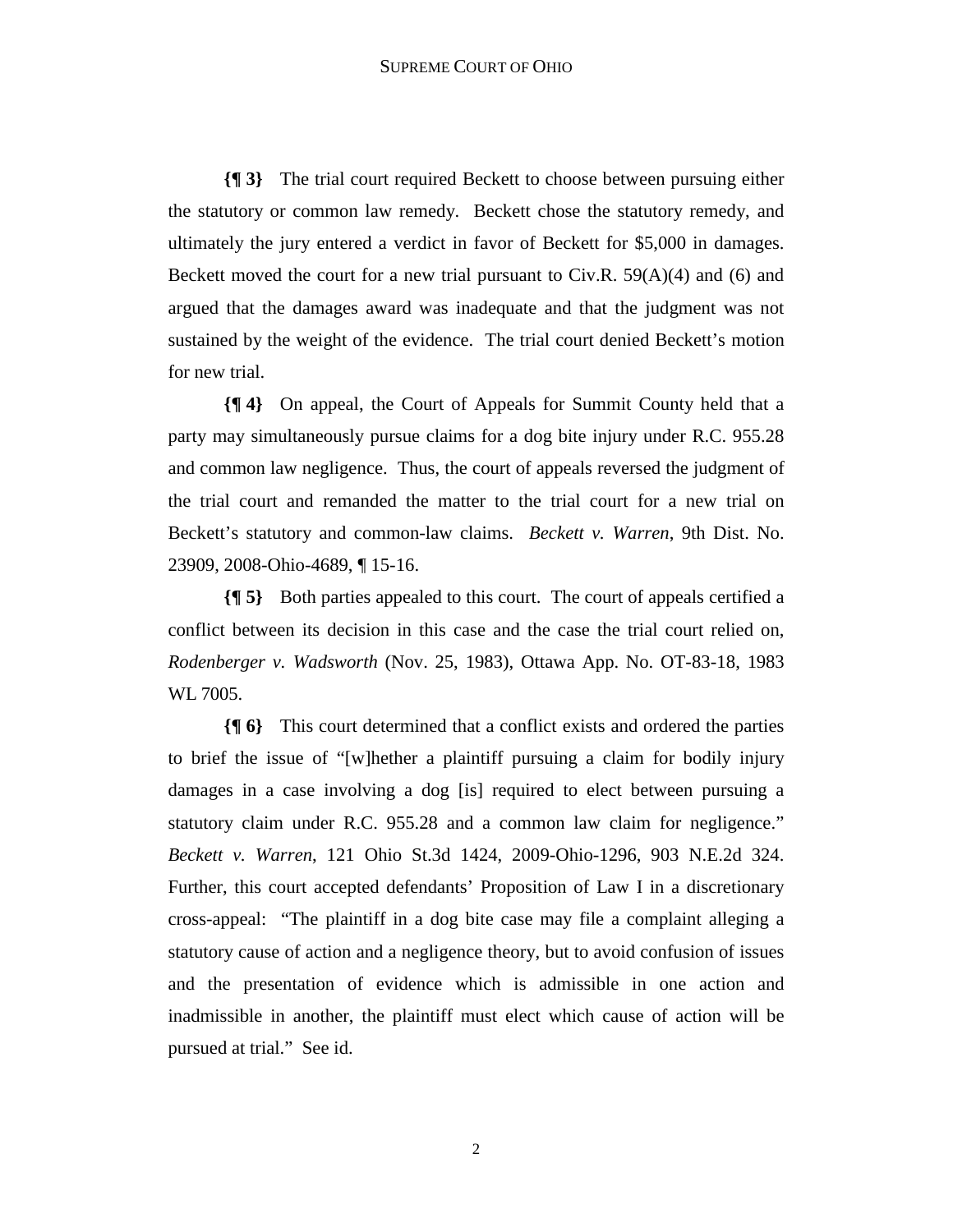## **Analysis**

#### *Common Law Cause of Action*

**{¶ 7}** There are two bases for recovery in Ohio for injuries sustained as a result of a dog bite: common law and statutory. "At common law, the keeper of a vicious dog could not be liable for personal injury caused by the dog unless the person [keeper] knew of the dog's 'vicious propensities.' " *Bora v. Kerchelich* (1983), 2 Ohio St.3d 146, 147, 2 OBR 692, 443 N.E.2d 509, quoting *Hayes v. Smith* (1900), 62 Ohio St. 161, 56 N.E. 879, paragraph one of the syllabus. Thus, in a common law action for bodily injuries caused by a dog, a plaintiff must show that (1) the defendant owned or harbored the dog, (2) the dog was vicious, (3) the defendant knew of the dog's viciousness, and (4) the dog was kept in a negligent manner after the keeper knew of its viciousness. *Hayes* at paragraph one of the syllabus. In a common law action for bodily injuries caused by a dog, as in any other common law tort action, punitive damages may be awarded. *McIntosh v. Doddy* (1947), 81 Ohio App. 351, 359, 37 O.O. 203, 77 N.E.2d 260.

## *Statutory Cause of Action*

**{¶ 8}** On April 10, 1900, the General Assembly amended a prior statute concerning dogs. The amendment provided: "Any animal of the dog kind that chases, worries, injures, or kills any sheep, lamb, goat, kid, domestic fowl, animal or person, may be killed by any person, at any time or place. And the owner, owners or harborers of any animal of the dog kind that chases, worries, injures, or kills any sheep, lamb, goat, kid, animal or person, shall be jointly and severally liable to any person so damaged to the full amount of the injury done \* \* \*." H.B. No. 244, 94 Ohio Laws 118.

**{¶ 9}** This statute later became G.C. 5838 in 1910, which provided: "A dog that chases, worries, injures or kills a sheep, lamb, goat, kid, domestic fowl, domestic animal or person, can be killed at any time or place \* \* \*. The owner or harborer of such dog shall be liable to a person damaged for the injury done."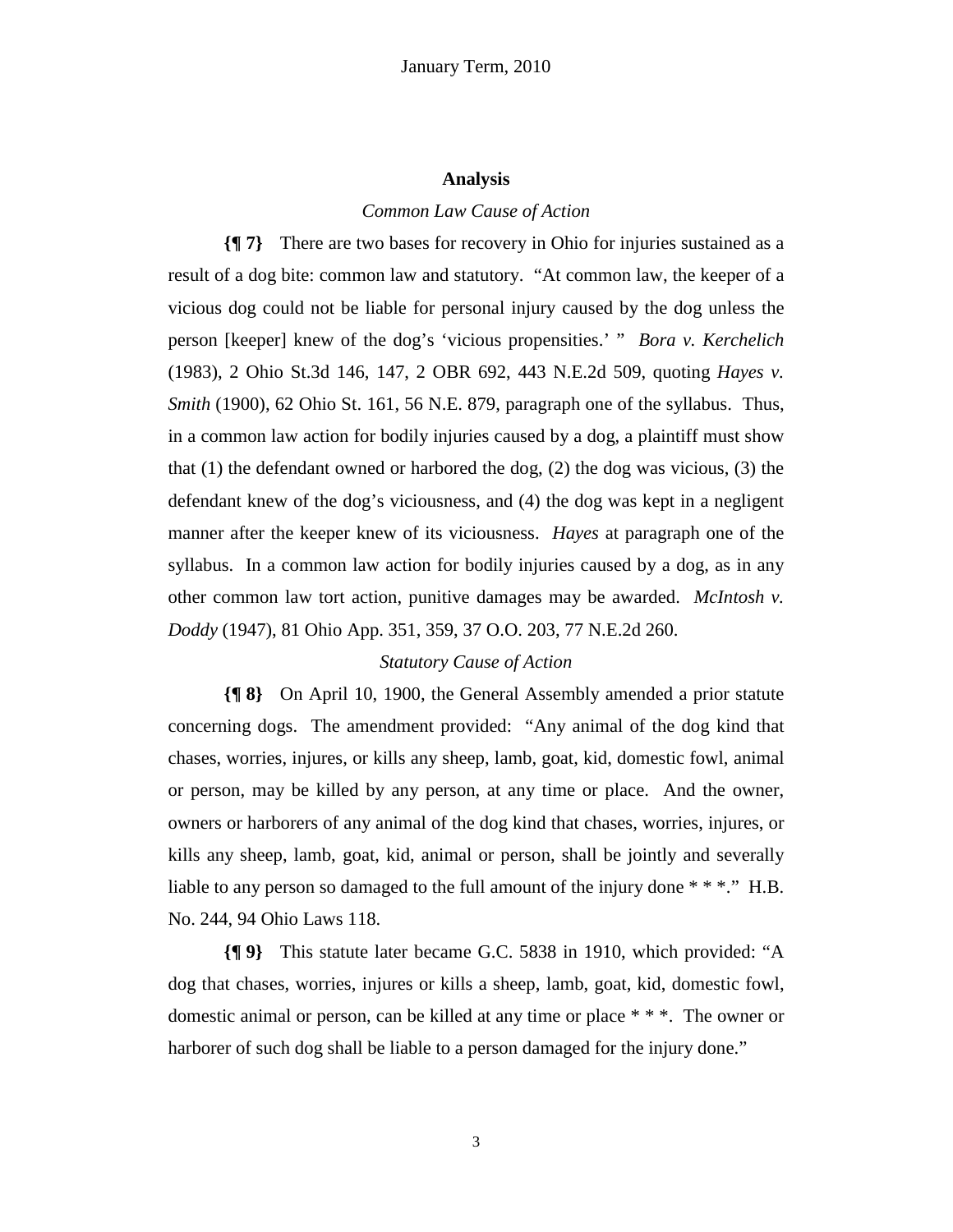**{¶ 10}** R.C. 955.28, the successor statute currently before the court, imposes strict liability upon the owner, keeper, or harborer of a dog "for any injury, death, or loss to person or property that is caused by the dog" unless the injured individual was trespassing or committing a criminal offense other than a minor misdemeanor on the property. R.C. 955.28(B).

**{¶ 11}** The statutory cause of action "eliminated the necessity of pleading and proving the keeper's knowledge" of the dog's viciousness. *Bora v. Kerchelich* (1983), 2 Ohio St.3d 146, 147, 2 OBR 692, 443 N.E.2d 509. Consequently, in an action for damages under R.C. 955.28, the plaintiff must prove (1) ownership or keepership [or harborship] of the dog, (2) that the dog's actions were the proximate cause of the injury, and (3) the damages. *Hirschauer v. Davis* (1955), 163 Ohio St. 105, 56 O.O. 169, 126 N.E.2d 337, paragraph three of the syllabus. In an action brought under the statute, punitive damages are not recoverable. See *Kleybolte v. Buffon* (1913), 89 Ohio St. 61, 105 N.E. 192, syllabus. Thus, the defendant's knowledge of the dog's viciousness and the defendant's negligence in keeping the dog are irrelevant in a statutory action.

## *Statute Does Not Abrogate Common Law*

**{¶ 12}** Turning to the relationship between the common law and statutory actions for damages resulting from bodily injuries caused by a dog, this court held in 1924 that "[t]he right to maintain an action at common law for damages resulting from injuries, which by his negligence the owner of a dog suffers such animal to commit, has not been abrogated by statute and such suit may be maintained either under the statute or at common law." *Lisk v. Hora* (1924), 109 Ohio St. 519, 143 N.E. 545, syllabus.

**{¶ 13}** Further, this court held that R.C. 955.28, "which imposes a rule of absolute liability upon the owner or harborer of a dog for damage or injury caused by such dog (with certain exceptions), creates *a new and different cause of action* in no way dependent upon common-law principles and does not abrogate the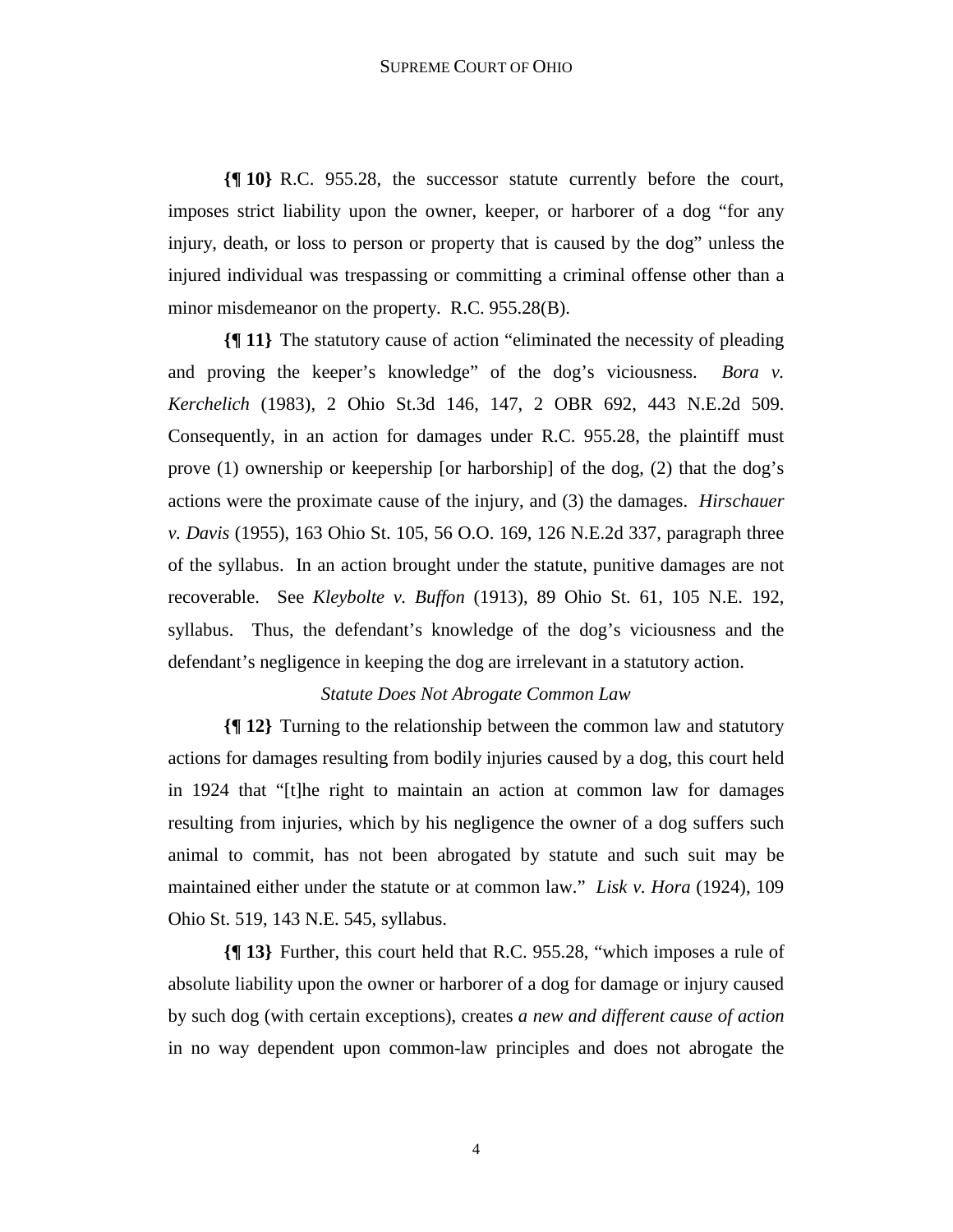common-law right of action for damage or injury caused by a dog. A suit may be instituted either *under the statute or at common law*." (Emphasis added.) *Warner v. Wolfe* (1964), 176 Ohio St. 389, 27 O.O.2d 356, 199 N.E.2d 860, syllabus.

**{¶ 14}** The defendants argue, and the conflict case, *Rodenberger v. Wadsworth* (Nov. 25, 1983), Ottawa App. No. OT-83-18, 1983 WL 7005, held, that the final sentence of the *Warner* syllabus means that the two causes of action may not be instituted and pursued in one case. We disagree. Our focus in *Lisk*  and *Warner* was not on whether the statutory and common law claims for dog bite injuries could be pursued simultaneously, but rather whether the statutory cause of action abrogated the common law cause of action, which we held it did not do. Therefore, we disagree with the *Rodenberger* court's restrictive interpretation of our decision in *Warner.* 

# *Simultaneous Claims in the Same Case*

**{¶ 15}** In answering the certified question and the proposition of law asking whether the two causes of action may be pursued in the same case, we must first look to the plain language of the statute and apply it as written if the meaning is unambiguous. *State v. Lowe*, 112 Ohio St.3d 507, 2007-Ohio-606, 861 N.E.2d 512, ¶ 9. There is no language in R.C. 955.28 to indicate that it was intended to be the sole cause of action for personal injuries sustained from a dog. Nor is there any language in the statute to indicate that a plaintiff is required to elect between pursuing a common law action or a statutory action at trial. Rather, we must conclude that the statute was enacted to protect the public and hold owners strictly liable for the actions of their dogs without permitting "one free bite." Thus, the statute itself does not preclude a simultaneous common law action for damages for bodily injuries caused by a dog.

**{¶ 16}** Further, we note that our Rules of Civil Procedure support our holding today. For example, Civ.R. 8(A) provides: "Relief in the alternative or of several different types may be demanded." Further, Civ.R. 8(E)(2) states: "A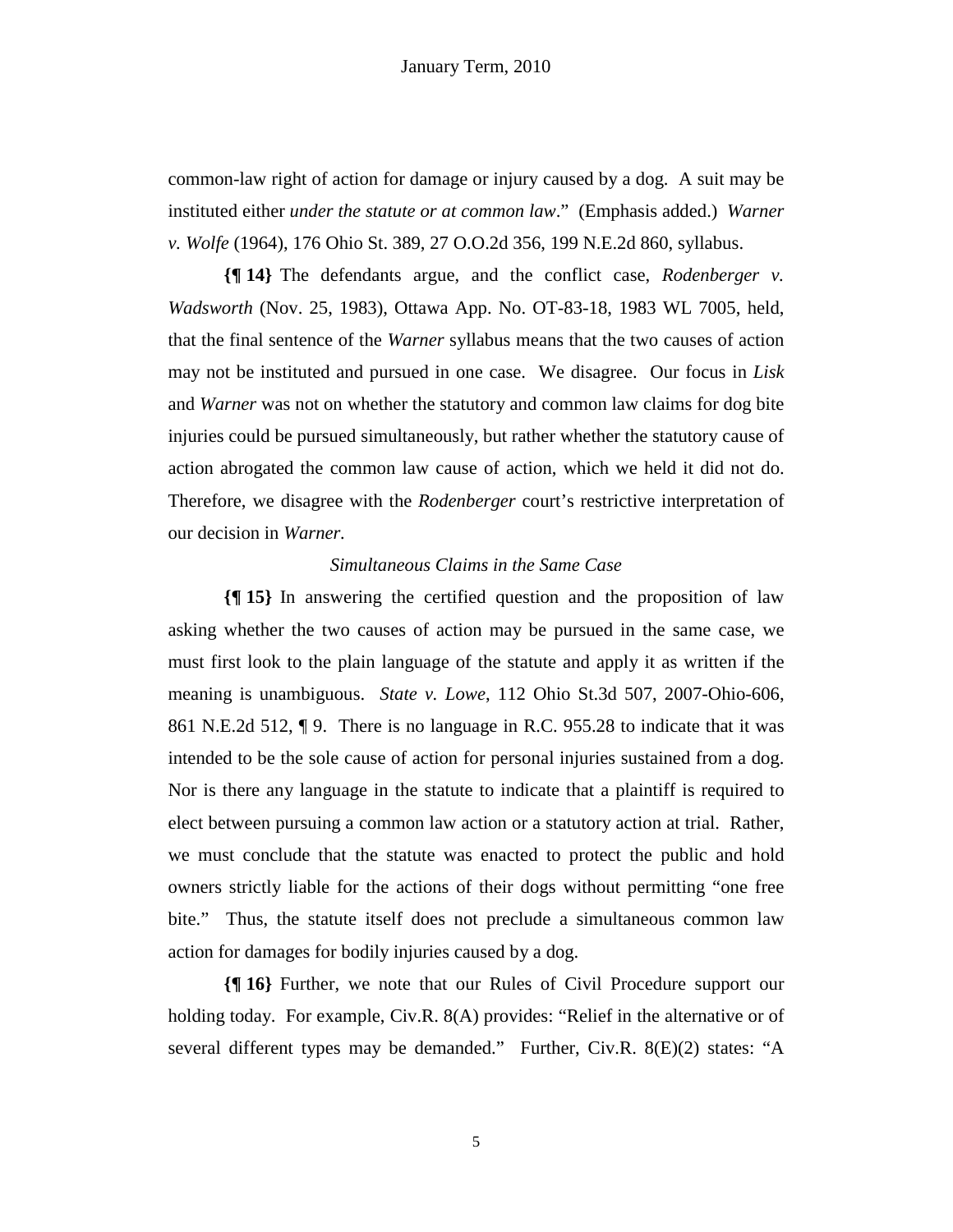party may set forth two or more statements of a claim or defense alternatively or hypothetically, either in one count or defense or in separate counts or defenses. \* \* \* A party may also state as many separate claims or defenses as he has regardless of consistency and whether based on legal or equitable grounds."

**{¶ 17}** Beyond the issue of whether plaintiffs are permitted to plead both common law and statutory claims for bodily injuries caused by a dog, the defendants argue that the doctrine of election of remedies demands that they elect only one theory to pursue at trial. See *Norwood v. McDonald* (1943), 142 Ohio St. 299, 315, 27 O.O. 240, 52 N.E.2d 67 ("The doctrine of election of remedies is applicable only where, at the time of election, there are available to the litigant for the assertion of a single right, two or more coexisting remedies which are repugnant to and inconsistent with each other"). However, the statutory and common law remedies in this case are not repugnant to or inconsistent with each other. The common law cause of action simply provides a potential additional remedy *—* punitive damages *—* if the elements of knowledge of prior viciousness and negligence are proven.

**{¶ 18}** In addition to their election-of-remedies argument, the defendants also argue that the jury may become confused when sifting through the evidence and trying to determine to which cause of action each piece of evidence relates. However, it is the responsibility of the trial judge to provide the jury a plain, distinct, and unambiguous statement of the law applicable to the evidence presented by the parties to the trier of fact. *Marshall v. Gibson* (1985), 19 Ohio St.3d 10, 12, 19 OBR 8, 482 N.E.2d 583. And "[a] trial jury is presumed to follow the instructions given to it by the judge." *State v. Henderson* (1988), 39 Ohio St.3d 24, 33, 528 N.E.2d 1237, citing *Parker v. Randolph* (1979), 442 U.S. 62, 99 S.Ct. 2132, 60 L.Ed.2d 713.

**{¶ 19}** To that end, we quote from the First District Court of Appeals' analysis in *McIntosh v. Doddy* (1947), 81 Ohio App. 351, 356-357, 37 O.O. 203,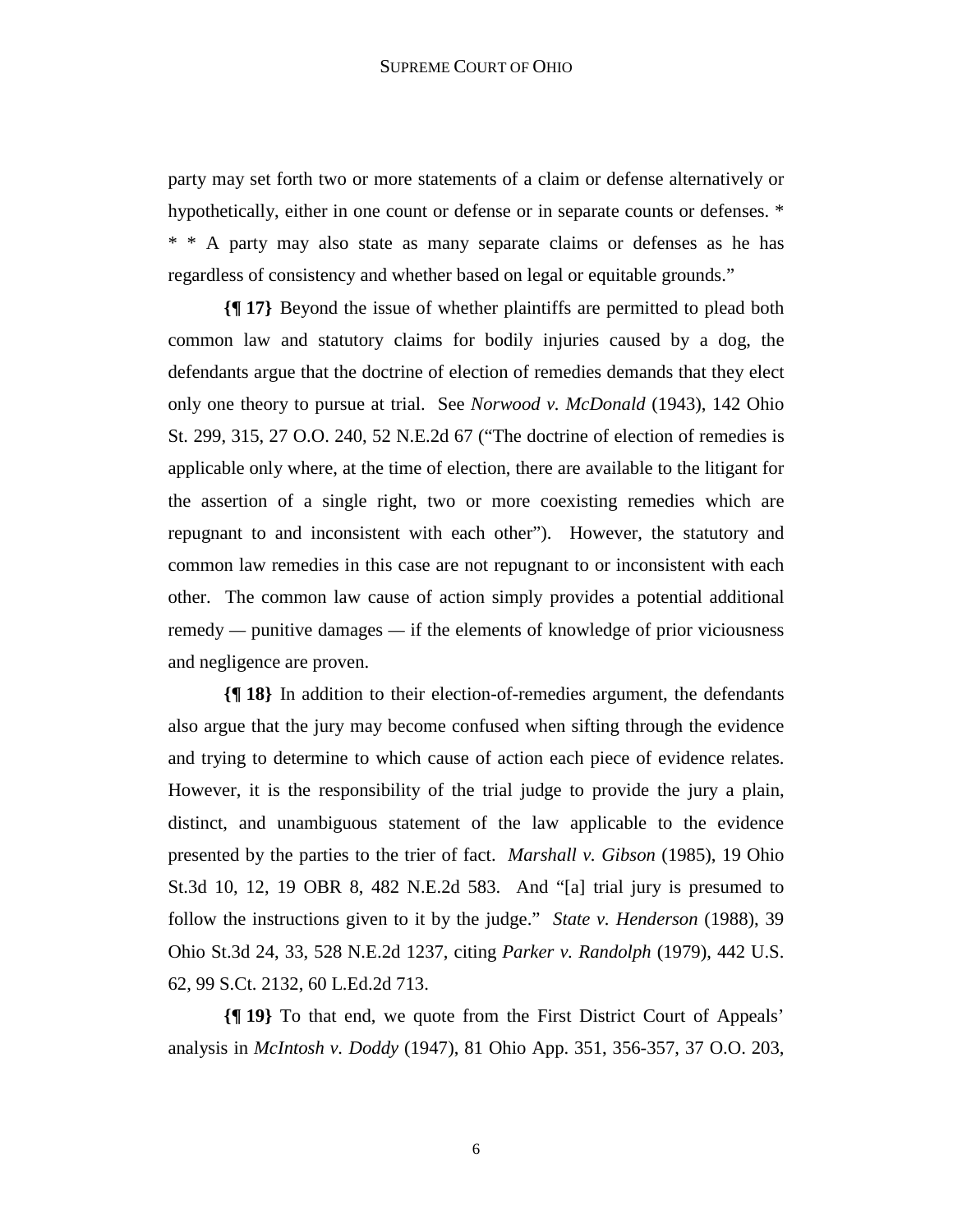77 N.E.2d 260: "[T]he common-law action [for injury by a dog] includes all the elements of the statutory action and in addition the elements of scienter and negligence. \* \* \* [W]here a petition contains all the elements of a common-law action but the proof covers the statutory elements only, \* \* \* the court would not dismiss the plaintiff, but would award to him the relief to which the proof entitled him, that is, compensation for the injury received. That would be the relief to which he would be entitled on the cause of action pleaded, shorn of the allegations of scienter and negligence, which he had failed to prove. And those allegations would be treated as surplusage."

**{¶ 20}** The *McIntosh* court concluded that the jury had found against the defendants on the issue of negligently keeping the dog and in so finding, the jury had found that the defendant had harbored the dog. The court held that "[t]he fact that it also found that the dog was vicious and that the harboring was negligent and occurred after she had knowledge of its viciousness, certainly is not prejudicial to the defendant." Id. at 359.

**{¶ 21}** We agree. When the plaintiff pursues both a statutory and common law claim for bodily injuries caused by a dog, a judge can easily instruct the jury that if it finds no evidence of the defendant's knowledge of the dog's viciousness, then only compensatory damages under the statutory cause of action are available. In that case, the plaintiff is entitled to compensatory damages to be made whole under the intent of the statute. When the plaintiff pursues both a statutory claim and a common law claim for bodily injuries caused by a dog, a judge can just as easily instruct the jury that if it finds that the plaintiff proved that the defendant had knowledge of the dog's viciousness and kept the dog in a negligent manner, the jury may award the additional remedy of punitive damages under the common law action. Compensatory damages remain the same under either theory of recovery, i.e., there is no double recovery. The remedies are not inconsistent under the law.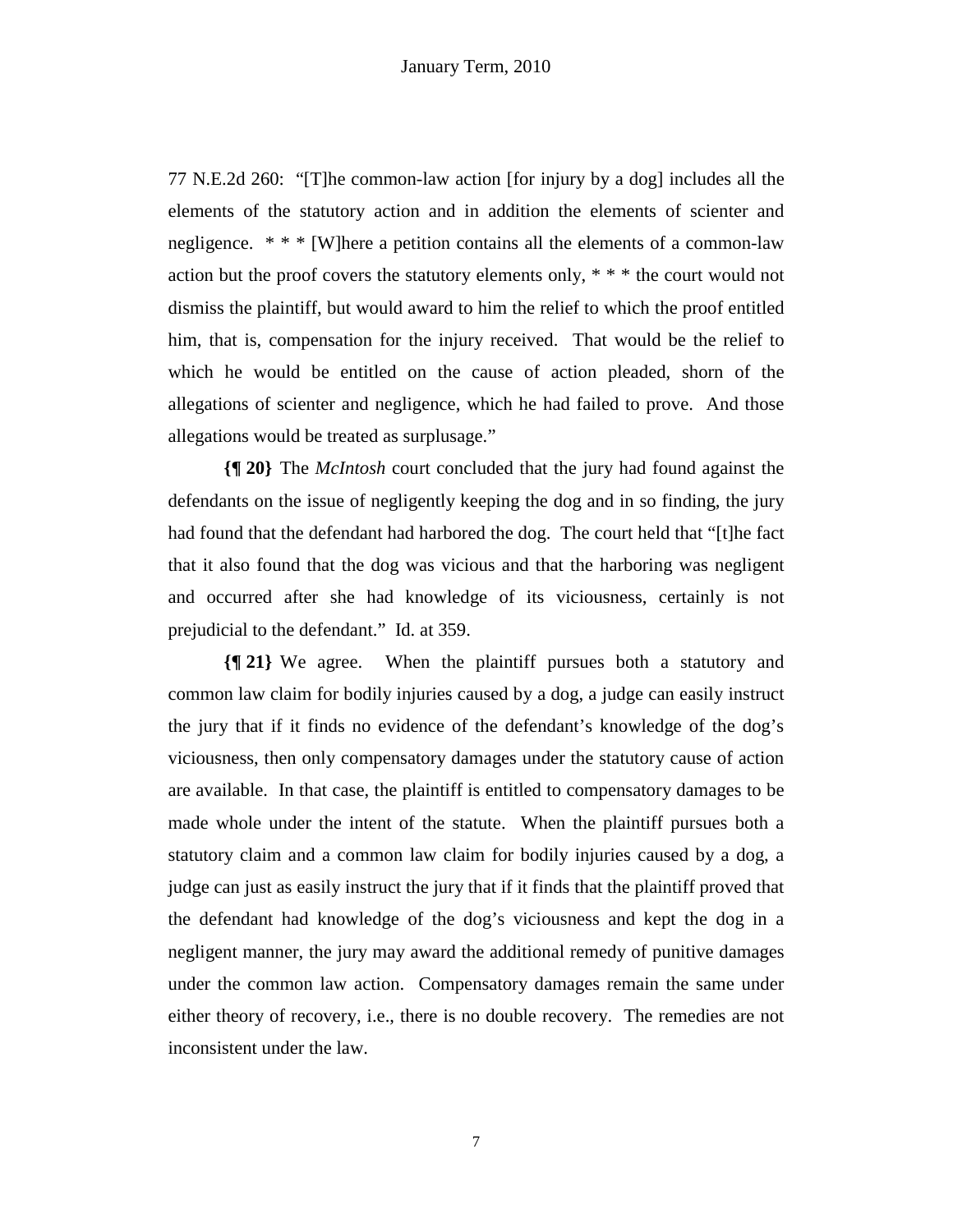## **Conclusion**

**{¶ 22}** For all of the reasons above, we hold that a plaintiff may, in the same case, pursue claims for a dog bite injury under both R.C. 955.28 and common law negligence. Accordingly, we affirm the judgment of the court of appeals.

Judgment affirmed.

 MOYER, C.J., and O'CONNOR and CUPP, JJ., concur. LANZINGER, J., concurs in judgment only. PFEIFER and O'DONNELL, JJ., dissent.

# **O'DONNELL, J., dissenting.**

**{¶ 23}** Respectfully, I dissent.

**{¶ 24}** I write to lament what today's majority opinion proposes to foist on trial judges and juries who litigate cases involving bodily injuries arising out of incidents with dogs. Dog owners have no idea what the court has done to them.

\_\_\_\_\_\_\_\_\_\_\_\_\_\_\_\_\_\_

**{¶ 25}** Pursuant to the Ohio Constitution, whenever a certified conflict exists between appellate districts in Ohio, the Supreme Court has the responsibility to resolve the law. See Section 3(B)(4), Article IV, Ohio Constitution.

**{¶ 26}** The certified question in the matter now before the court is as follows: "Whether a plaintiff pursuing a claim for bodily injury damages in a case involving a dog are [sic] required to elect between pursuing a statutory claim under R.C. 955.28 and a common law claim for negligence."

**{¶ 27}** Rather than resolving that conflict and settling the law in a manner in accordance with the existing precedent of this court, the majority has fashioned a new theory of litigating these cases that will create chaos and confusion by directing the commingling of separate and inconsistent causes of action, which will further complicate the task of trial judges – all for no purpose, because the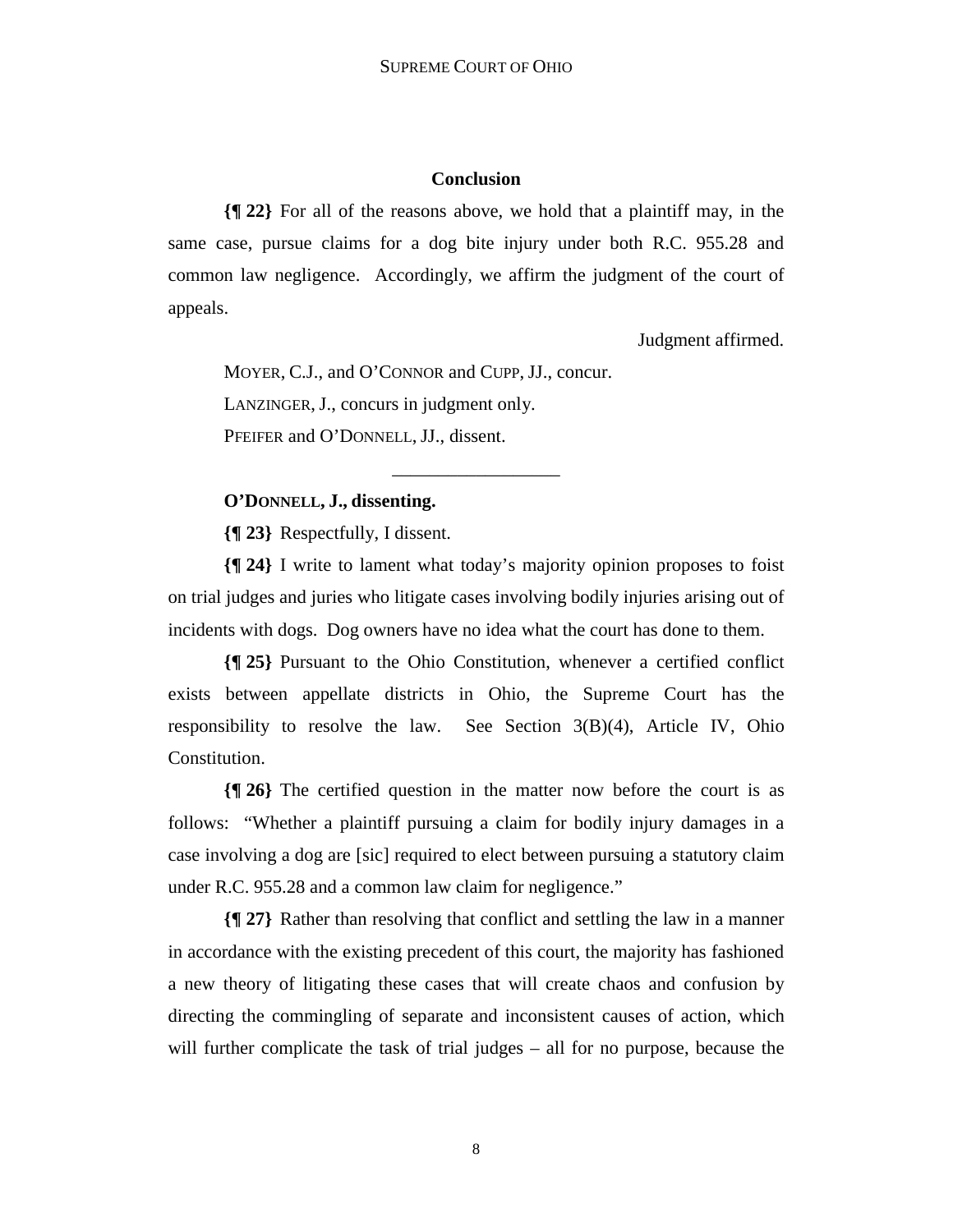majority admits that only one recovery is possible. Instead of taking the path of simplicity and bringing order out of chaos by following stare decisis, the majority chooses to abandon our precedent and forge a new trail, throwing these cases to the dogs.

**{¶ 28}** In *Warner v. Wolfe* (1964), 176 Ohio St. 389, 27 O.O.2d 356, 199 N.E.2d 860, this court held that " '[t]he right to maintain an action at common law for damages resulting from injuries, which by his negligence the owner of a dog suffers such animal to commit, has not been abrogated by statute and such suit may be maintained *either* under the statute *or* at common law.' " (Emphasis added.) Id., quoting *Lisk v. Hora* (1924), 109 Ohio St. 519, 143 N.E. 545, paragraph one of the syllabus.

**{¶ 29}** In accordance with that direction, although the complaint alleged claims sounding in negligence as a theory of recovery and also a strict liability claim pursuant to R.C. 955.28, the trial court judge ordered Yoshanta Beckett, on behalf of her child, to elect which claim would be presented to the jury. Beckett elected to pursue the statutory claim. Following trial on the statutory claim, the jury returned a verdict of \$5,000. On appeal, the Ninth District Court of Appeals in a two-to-one decision reversed that judgment, held that the trial court erred in requiring an election, and remanded for a new trial. Recognizing that its decision conflicted with a case from the Sixth District Court of Appeals, the appellate court certified a conflict, bringing the matter to this court.

**{¶ 30}** In a well-reasoned decision in *Rodenberger v. Wadsworth* (Nov. 25, 1983), Ottawa App. No. OT-83-18, 1983 WL 7005, the Sixth District Court of Appeals relied on *Warner*, supra, for the proposition that a litigant must elect one theory of recovery and held that "the words 'either under the statute or at common law' indicate that the plaintiff in a dog bite case may not proceed under both theories of liability  $***$  ." Id. at  $*2$ .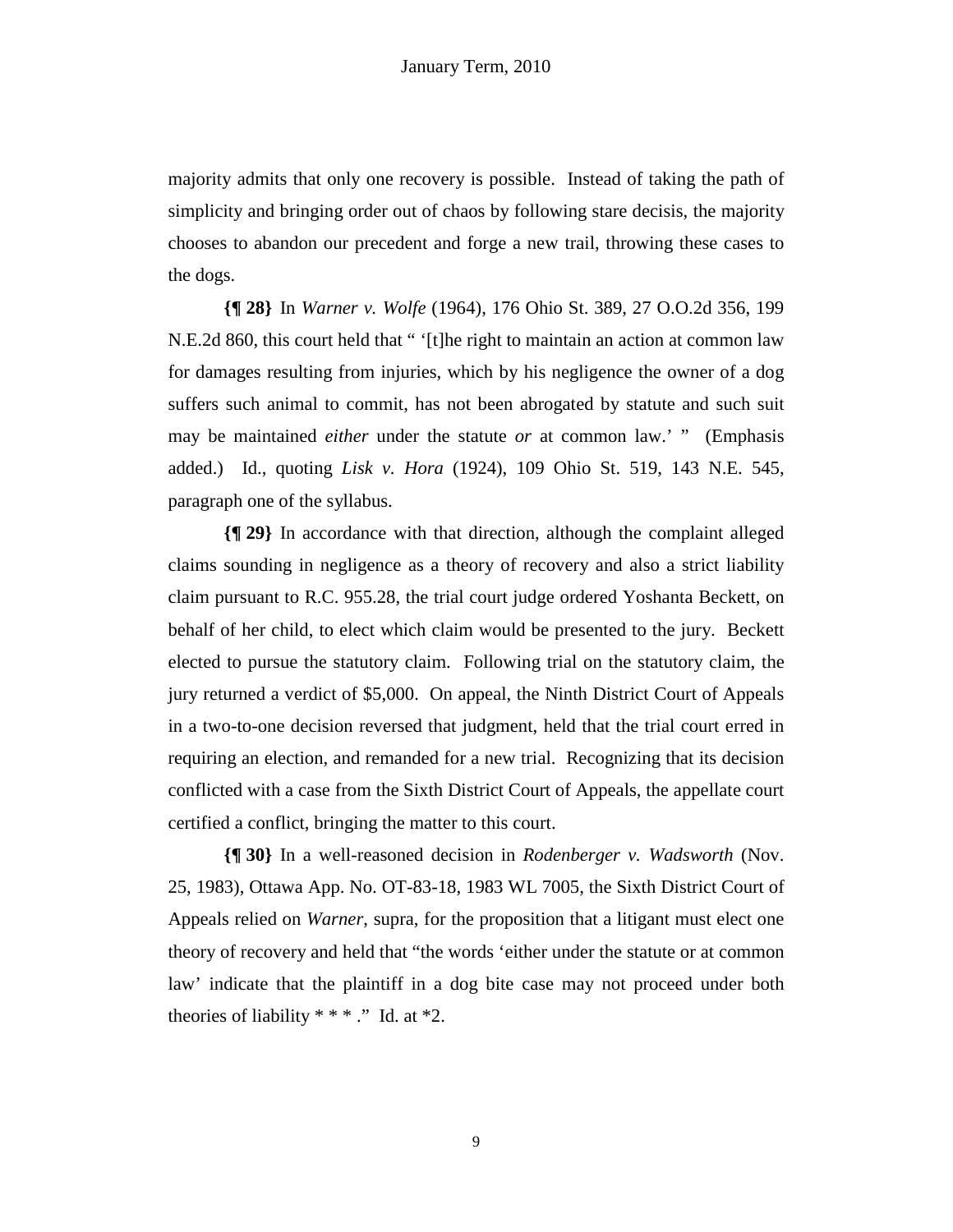## SUPREME COURT OF OHIO

**{¶ 31}** The analysis and reasoning of the Sixth District in *Rodenberger* is persuasive. The appellate court in *Rodenberger* noted that in an action under the statute, evidence necessary to prove the common-law theory of recovery – that the dog had previously bitten another and that the owner had knowledge of the previous injury – is inadmissible; thus, proceeding under both theories of liability would result in the presentation of evidence necessary to prove the element of viciousness under a common-law negligence theory of recovery, id., and at the same time inadmissible under the statutory, strict-liability cause of action, id., quoting *Kleybolte v. Buffon* (1913), 89 Ohio St. 61, 105 N.E. 192.

**{¶ 32}** This insightful analysis did not escape Judge Vukovich of the Seventh District Court of Appeals in *Koruschak v. Smotrilla* (July 16, 2001), Mahoning App. No. 99 CA 320, 2001 WL 884093, where in a concurring opinion he artfully pointed out that the elements of proof of the causes of action are separate and distinct and their commingling at trial invites confusion for the trier of fact. Id. at \*4. He noted that it is a "daunting task" for a jury to sift through evidence and assign it to one of two causes of action. Id.

**{¶ 33}** And in his dissenting opinion in the instant case, Judge Slaby noted that "if both claims were allowed to proceed to trial and the evidence necessary to establish the negligence claim were admissible despite the requirements to establish a claim under R.C. 955.28, it would be nearly impossible for a judge to construct a proper jury instruction." *Beckett v. Warren* (Sept. 17, 2008), Summit App. No. 23909, 2008 WL 4227189, \*4 (Slaby, J., dissenting).

**{¶ 34}** Judge Slaby is exactly correct. It makes no sense to have a trial court judge explain to jurors the law of two inconsistent theories of recovery, and then instruct them to apply the law of one to some facts and the law of another to other facts while ignoring the facts relating to the first rule of law. It is logically inconsistent to tell a jury to consider a dog's vicious propensity for a common-law